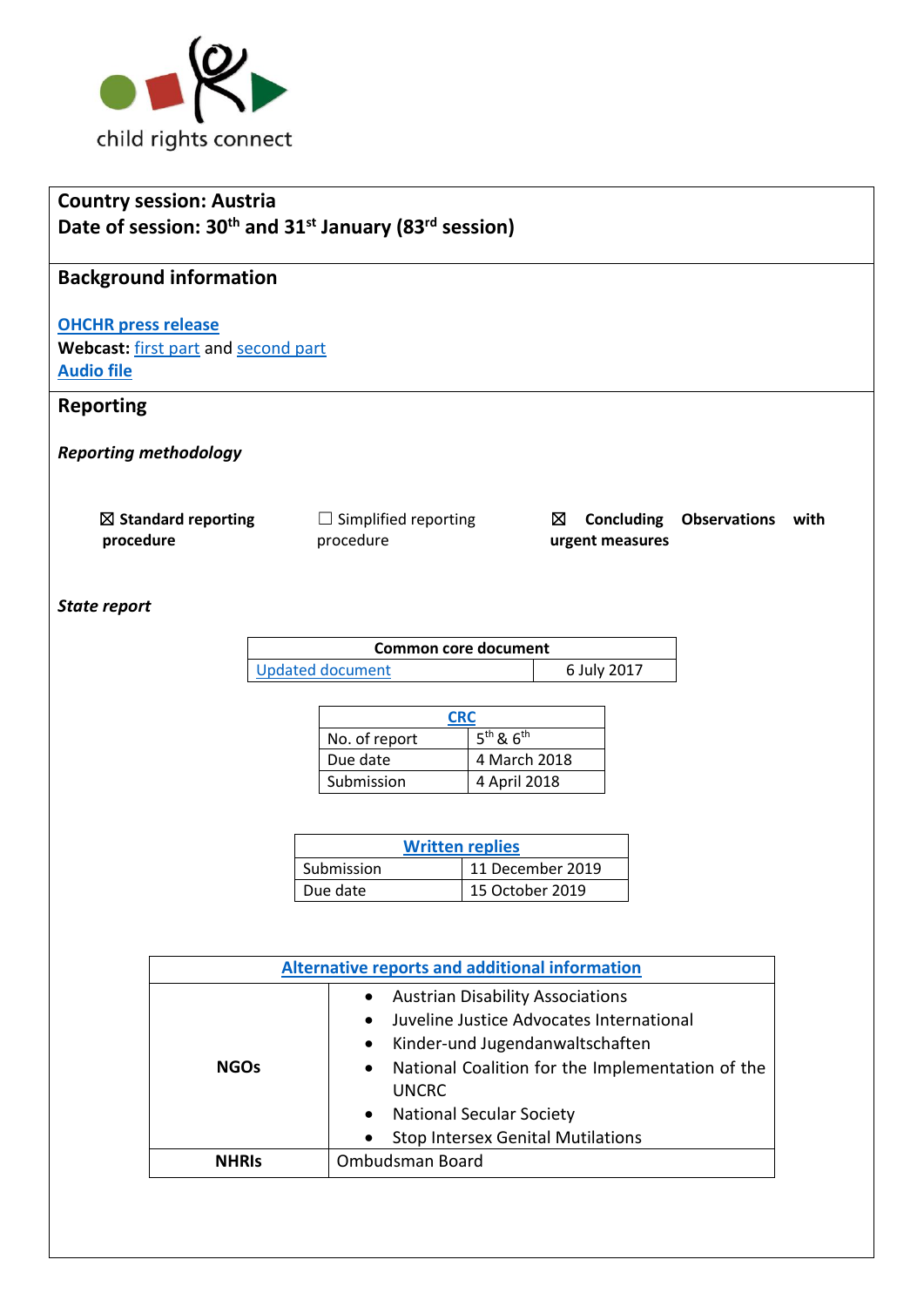

### **State delegation**

The [delegation of Austria](https://tbinternet.ohchr.org/Treaties/CRC/Shared%20Documents/AUT/INT_CRC_LOP_AUT_41014_E.pdf) was large and multisectoral. It consisted of high-level representatives of the Ministry for Europe, Integration and Foreign Affairs, Federal Ministry for Labour, Social Affairs, Health and Consumer Protection, Federal Ministry of Education, Science and Research, Federal Ministry of the Interior, Federal Ministry of Justice, and the Permanent Mission of Austria to the United Nations Office at Geneva.

### **Committee's Rapporteurs**

| Name & Last Name | Country                   |
|------------------|---------------------------|
| Olga Khazova     | <b>Russian Federation</b> |
| Gehad Madi       | Egypt                     |

### **Dialogue description**

- Character of the dialogue

The dialogue was interactive, cooperative and in-depth. The delegation covered most of the questions asked by the Committee.

- General assessment made by the Committee

The Committee commended the withdrawal of reservation to the Convention on the Rights of the Child but, underlined its concern at the constitutional amendment that caused the transfer of the exclusive competence for the welfare of children and youths to regional administrations. This implies the lack of a comprehensive policy and strategy covering all areas of the convention, but the Committee is aware that harmonization is a major challenge for Austria due to its territorial organization.

- Main issues discussed:
- **Children with disabilities:** The Committee asked about the national plan for children with disabilities and its scope, and measures taken to combat stigma and discrimination. The Committee recommended the eradication of special schools for children with disabilities in order to achieve inclusive education. The delegation of Austria explained that disabilities were a priority for the new government, which had extended the national plan on disabilities for another year. It had been a very successful program, but they wanted to improve it by making it more participatory because not all the regions were represented. They had created a working group to represent people with disabilities in the media to fight stigma and discrimination. Regarding inclusive education for children with disabilities, the delegation emphasized that they embraced the principle of the integration and inclusion of children with disabilities in their national education plan, this year they have adopted a focus on this issue in relation to the inclusion of children with disabilities in the labor market. The delegation clarified that they are working on the integration of children with disabilities into regular schools, but that special schools still exist.
- **Freedom of thought, conscience and religion**: The Committee was concerned about the measure prohibiting children from wearing religious or cultural clothing to school head coverings at school, considering it potentially discriminatory if it specifically targets Muslim girls. The delegation replied that the wearing of headdress is prohibited in schools until the age of 10 and that there are plans to extend it to 14. The delegation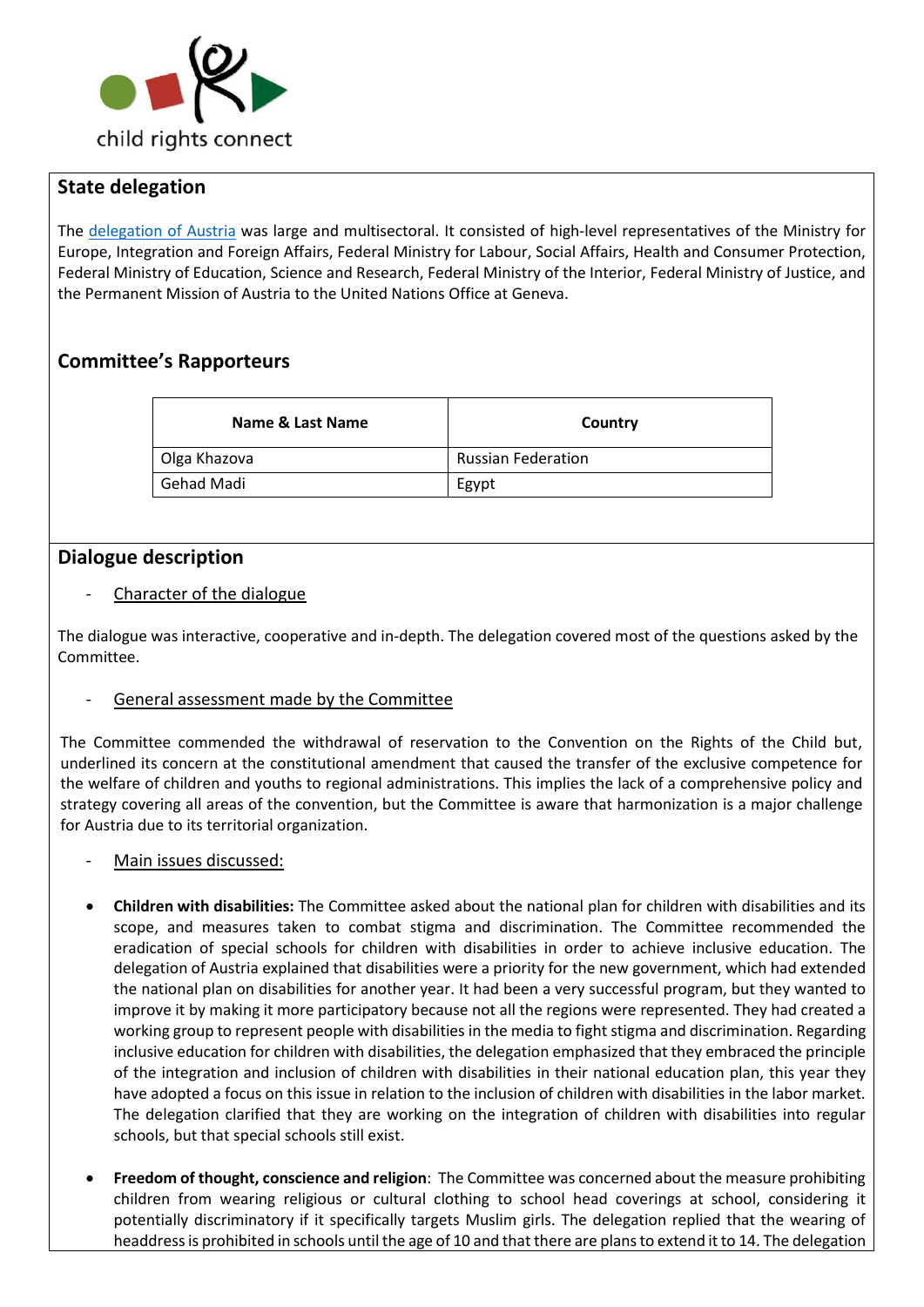

clarified that the ban was not aimed at any specific religion but that in practice it mainly affected Muslims. A few months ago, a complaint had been lodged with the Austrian constitutional court to consider whether the measure was unconstitutional, so the future of the ban would depend on the decision of the court.

- **Education**: The Committee appreciated the efforts of the Austrian government to provide free and quality education but encouraged further efforts to ensure that all children under its jurisdiction, not just Austrians, have access to it. It also recommended that specific training be provided to teachers to deal adequately with children with learning difficulties and that human rights and civic education be included in the school curriculum. The delegation of Austria responded that the integration of migrant children is a challenge for the country, but they have taken some measures to their integration and a part of the budget has been spent on this issue. Civil education in Austria has been introduced in all grades, and with regards to human rights education, changes had been made since the last country review. Issues of children rights, intercultural education, sex education and gender approach have been introduced. Teachers have also been trained in these issues.
- **Migration, refugees and asylum**: The Committee was concerned about the arrival of child unaccompanied asylum seekers in Austria and asked which measures had been taken to protect them. The delegation was aware of the special vulnerability of child unaccompanied asylum seekers and has specific regulations in this regard, always to the benefit of the child. The age determination procedure was voluntary and was only taken in case of doubt. Criteria parameters had been established with UNHCR. The State has also set up counselling services on the asylum process. Young asylum seekers were transferred to asylum services, where there were accommodation areas and psychological support units. In case of disappearance of minor asylum-seekers under the age of 14, the child and young welfare service police will initiate a search. The asylum procedure is suspended for two years and will be resumed if found.
- **Sexual abuse:** The Committee enquired with the delegation about how the child protection legislation and the structure of intervention in cases of sexual abuse were implemented. The delegation underlined that it has criminalized underage recruitment and cyber-bullying, and that it has established a special commission to examine allegations of sexual abuse of children in church and State care settings, due to increasing disclosures and testimonies from victims. The state has provided preventive shelter for victims and financial compensation, with a special compensation for victims who are no longer able to work.
- **Climate change:** The Committee asked about the policies and measures adopted by the State to address the increase of greenhouse gas emissions from the transport sector, to reduce subsidies for the use and consumption of fossil fuel and to comply with European climate policy objectives and regulations**.** The delegation presented some of the measures already taken in this regard, such as the total decarbonization of the economy by 2040, a system of green taxes to mitigate climate change, as well as monitoring strategies to control the impact of climate change in different areas. Children will be a target group for the climate change adaptation strategy and therefore specific measures will be taken in the best interest of the child**.**
- **OPIC:** The Committee encouraged Austria to accede to the third Optional Protocol on a communication procedure in order to join the long list of European countries that have already done so. The delegation said that its ratification was under consideration and discussion.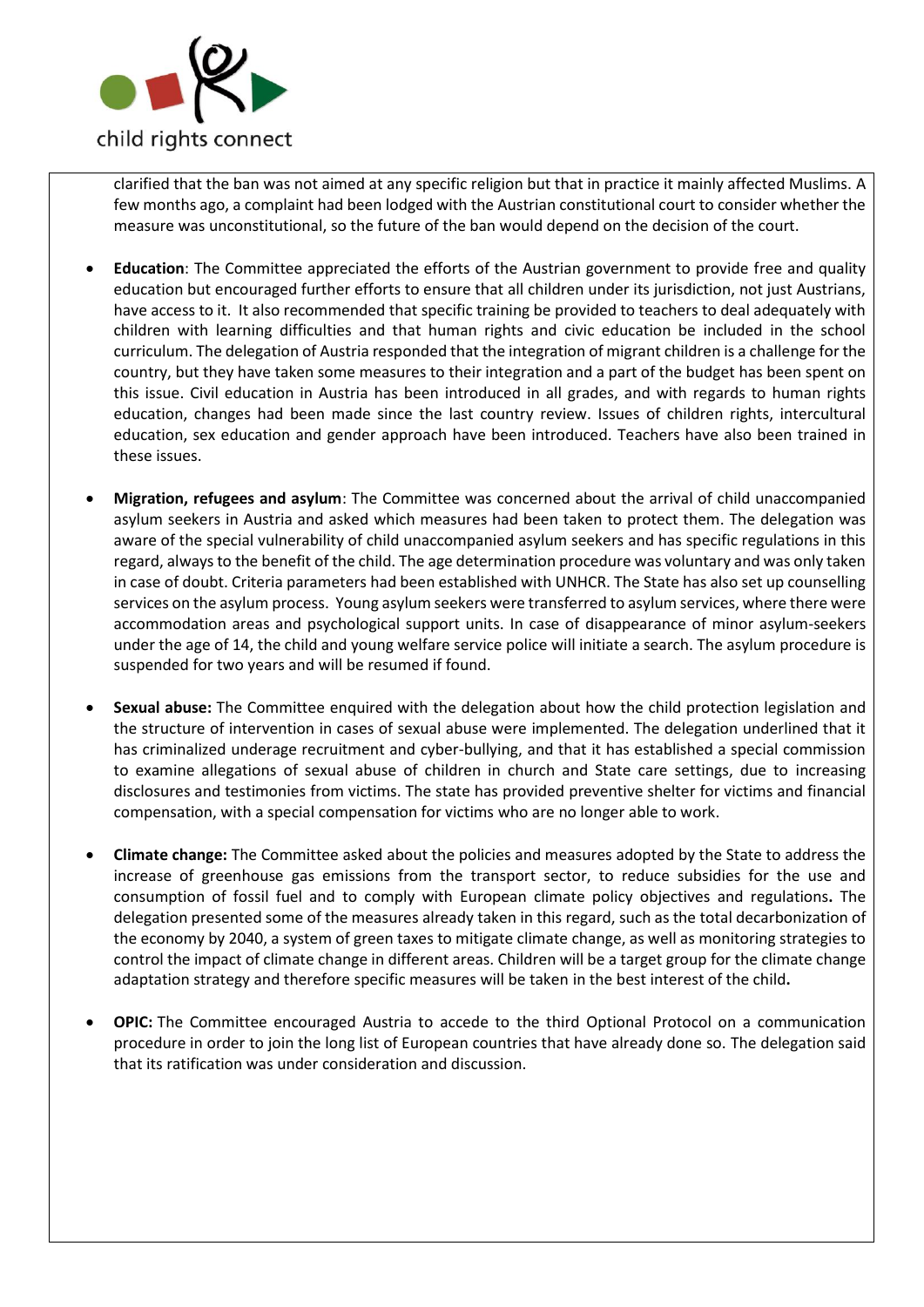

## **Recommendations of the Committee**

In its [Concluding Observations,](https://tbinternet.ohchr.org/Treaties/CRC/Shared%20Documents/AUT/CRC_C_AUT_CO_5-6_41509_E.pdf) the Committee drew attention to the need for urgent measures concerning the following areas:

- **Legislation:** The Committee recommends the State party to guarantee that the standards in the Convention are implemented consistently and in a non-discriminatory manner throughout its territory, irrespective of the decision to transfer competence for child and youth welfare protection to the regional level.
- **Non-discrimination:** The Committee recommends the State party to continue its efforts to raise awareness among the public, those working with and for children, civil servants, as well as law enforcement officials, on the importance of cultural diversity and inter-ethnic understanding, in order to combat stereotyping, prejudice and discrimination against inter alia asylum-seeking, refugee and migrant children, children with disabilities, children belonging to ethnic, religious or racial minorities.
- **Children deprived of a family environment:** Regarding the guidelines for alternative care of children, the Committee recommends the State party to study the root causes for the placement into institutional care, to adopt a national standard for quality of alternative care including for children from non-Austrian descent and ensure their application, to harmonize criteria across Länder, including through adopting national criteria, for removing and placing children in alternative care and to ensure adequate human, technical and financial resources to child protection services and proper training to those working with and for children in alternative care.
- **Children with disabilities:** The Committee urges the State party to adopt a human rights-based approach to disability in the comprehensive national policy for the inclusion of children with disabilities and to develop in a participatory way the National Action Plan on Disability 2021-2030, and formulate as part of it a coherent strategy on de-institutionalization and prevention of separation of children with disabilities; to ensure that children with disabilities have effective access to public services in all Länder; to consider merging disability and child and youth welfare policies and assistance into one system; to undertake awareness-raising campaigns to combat the stigmatization of and prejudice against children with disabilities.
- **Mental health:** The Committee urges the State party to continue to increase the availability and accessibility of child and adolescent mental health services and programmes; to allocate adequate human, technical and financial resources to mental health services and programmes to ensure that the number of qualified medical professionals, is sufficient to meet children's needs in all Länder of the State party; to take measures to guarantee that children with behavioural problems are not overmedicated.
- **Asylum-seeking, refugee and migrant children:** The Committee urges the State party to immediately ensure that child welfare and protection authorities become actively involved in all cases concerning unaccompanied children as soon as possible; to ensure that a guardian is appointed to all unaccompanied or separated children without delay upon their arrival in the State party; to conduct age assessment procedures in the least invasive way possible, respecting the legal principle of benefit of the doubt.

The Committee also drew the State party's attention to the recommendations concerning the following areas:

- **General measures of implementation:** Comprehensive policy and strategy; coordination; allocation of resources; data collection; independent monitoring; international cooperation; children's right and the business sector.
- **Definition of the Child.**
- **General Principles:** Best interest of the child; respect for the views of the child.